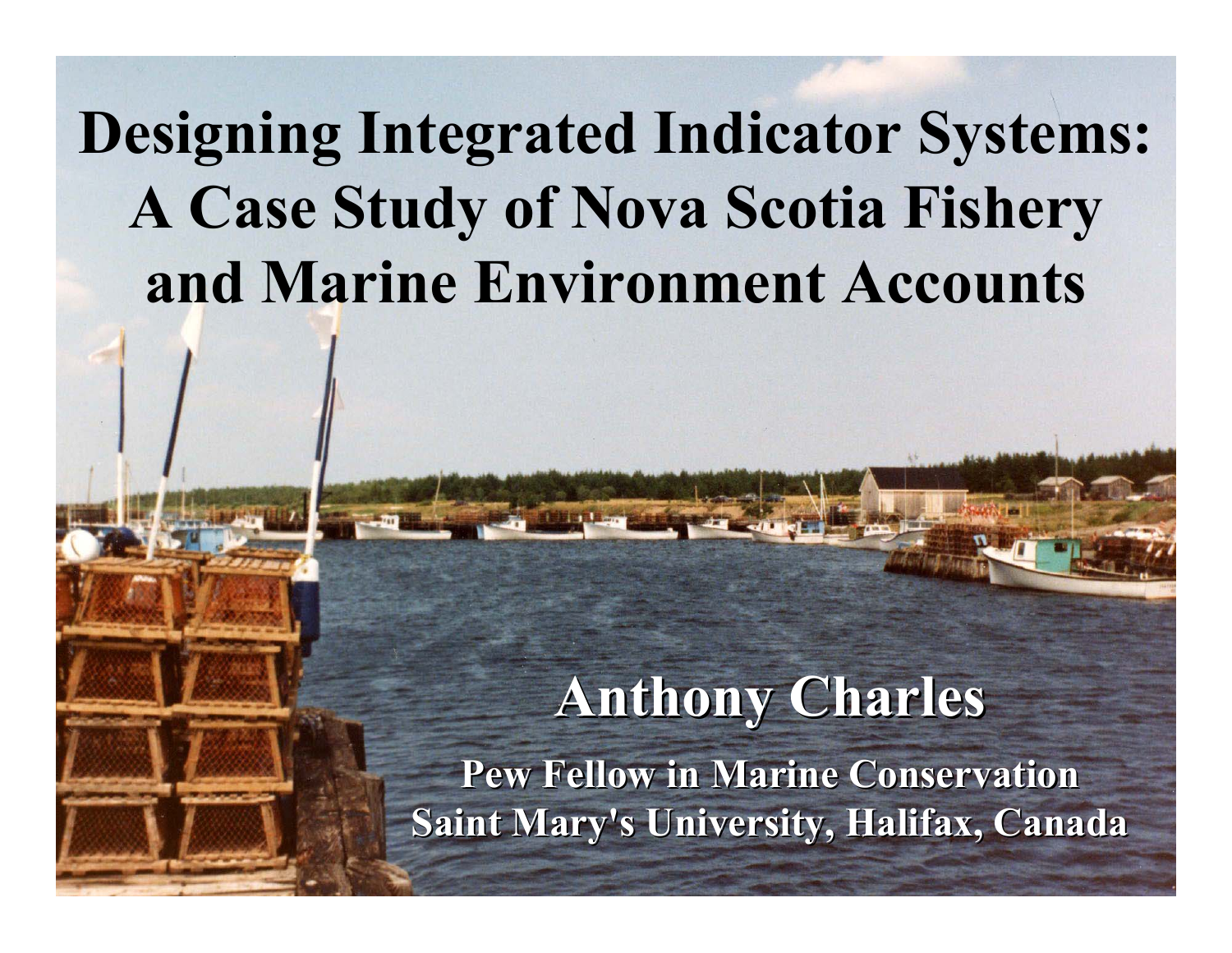### **Coming Up Coming Up …**

- Design Issues: Structural, Content
- Integrated Indicator Systems
	- $\mathcal{L}_{\mathcal{A}}$ The GPI Atlantic Approach
- Fishery & Marine Environment Accounts
	- $\mathcal{L}_{\mathcal{A}}$ Ecological Indicators
	- Socioeconomic Indicators
	- $\mathcal{L}_{\mathcal{A}}$ Community Indicators
	- Institutional Indicators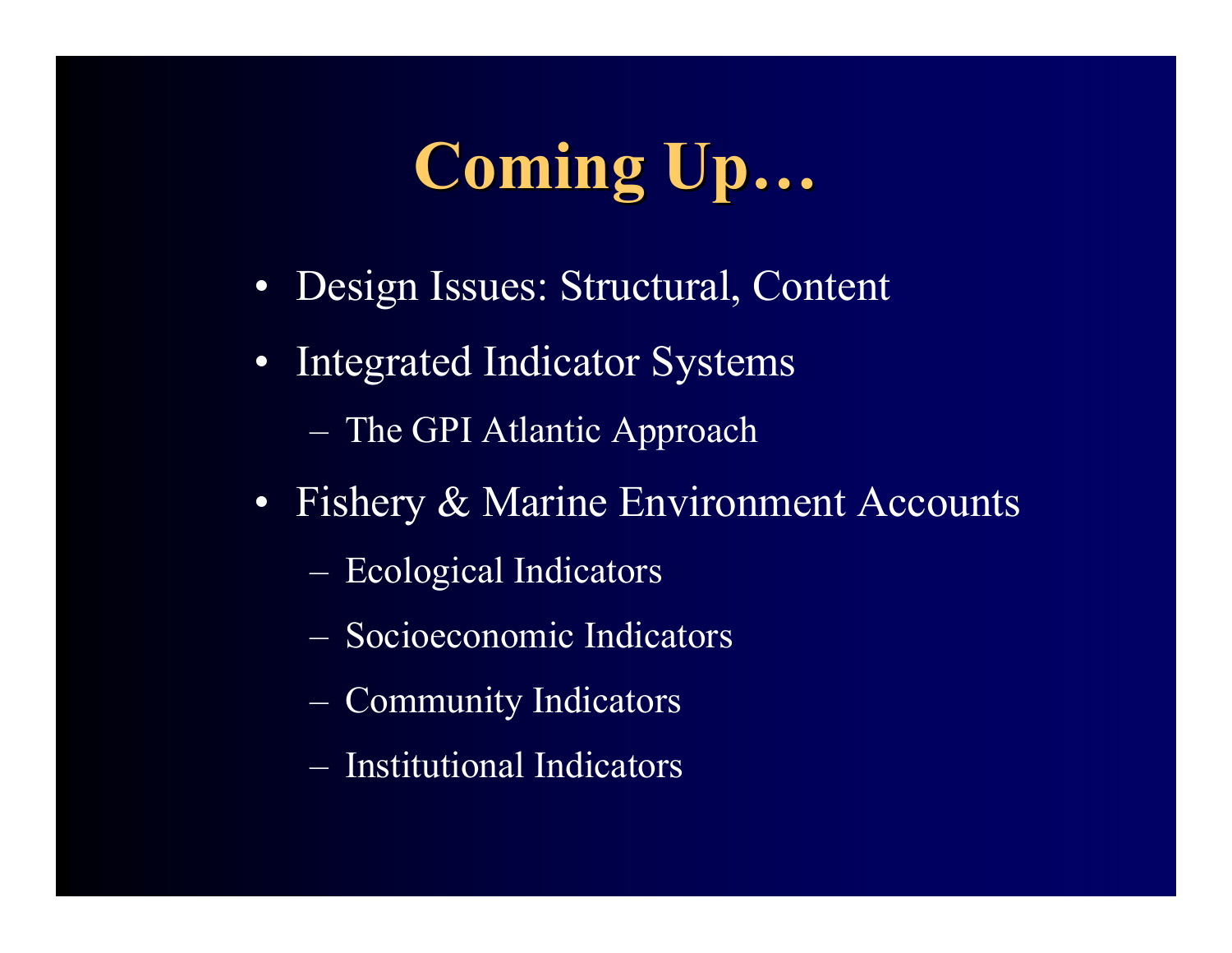### **Indicator Design Issues Indicator Design Issues**

*Structural Issues:*

Comprehensiveness

Level of Aggregation

*Content Issues:*

Quantitative vs. Qualitative Level of Uncertainty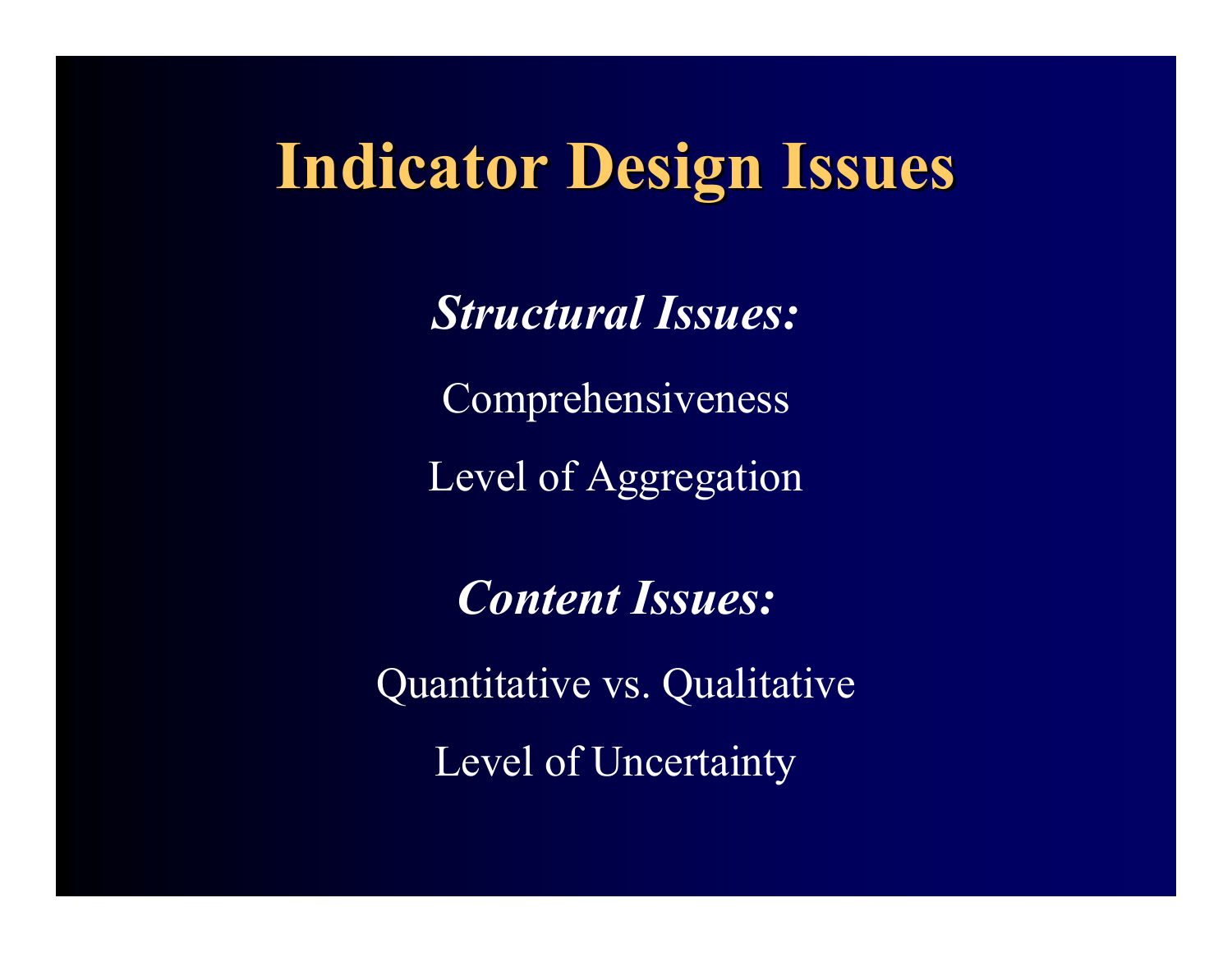### **Structural Issues Structural Issues**

### **Comprehensiveness:**

- Focus on one component (e.g. ecological)
- Integrated approach (all components)

### **Level of Aggregation:**

- –Multiple indicators with no aggregation
- and the contract of the contract of Partial aggregation (e.g., in 'indices')
- and the contract of the contract of Single "index" (e.g., GPI vs. GDP)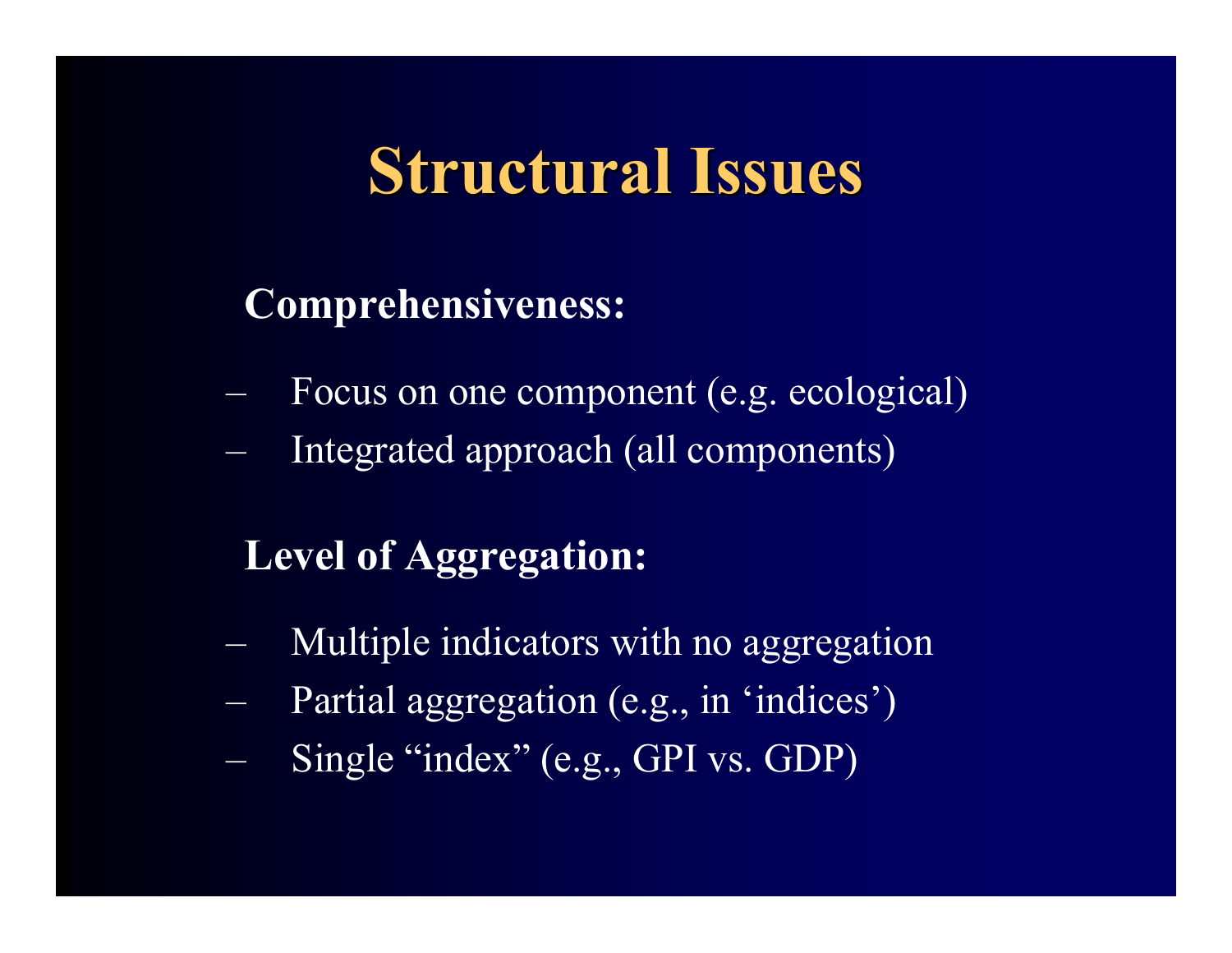### **Content Issues Content Issues**

### **Quantitative vs. Qualitative:**

- –Must all indicators be quantitative? Numerical?
- –Or are qualitative indicators allowed?

### **Level of Uncertainty:**

- –Are the indicators simply reported 'as is'?
- –Or is the level of uncertainty incorporated?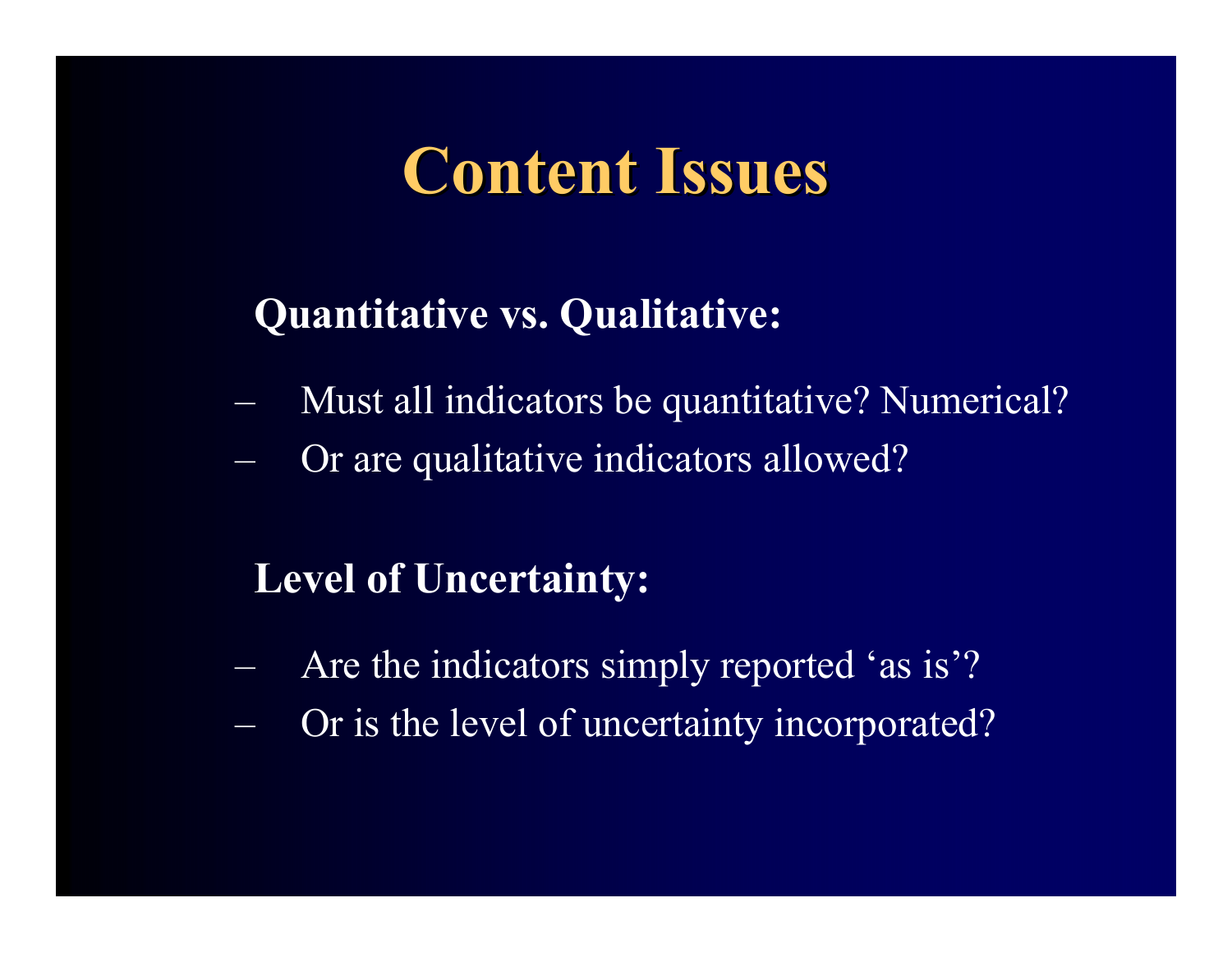## **Integrated Sustainability Indicators Integrated Sustainability Indicators**

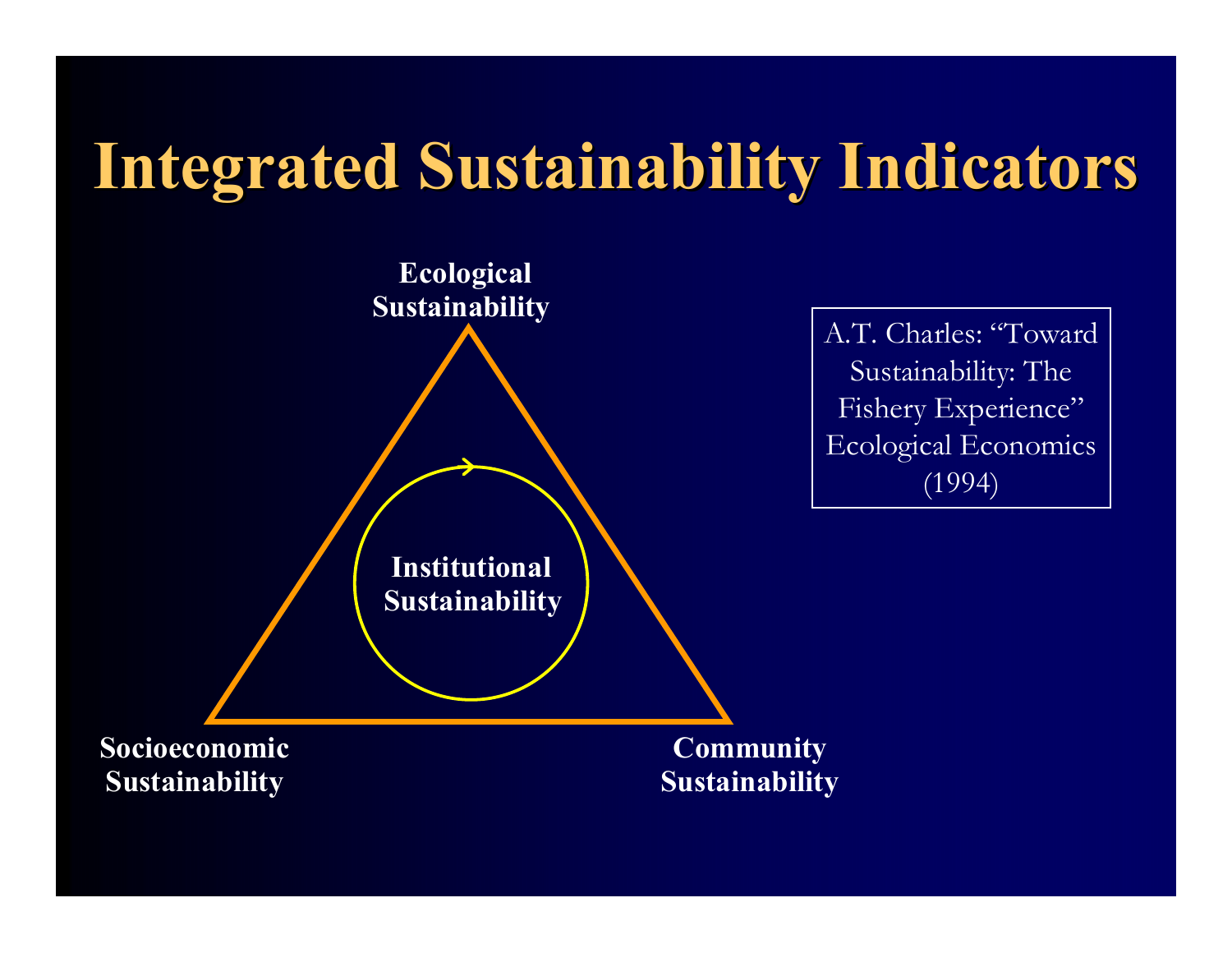### **The Resilience Parallel The Resilience Parallel**



Resilience reflects a system's capability to persist or 'bounce back' from unexpected shocks - Holling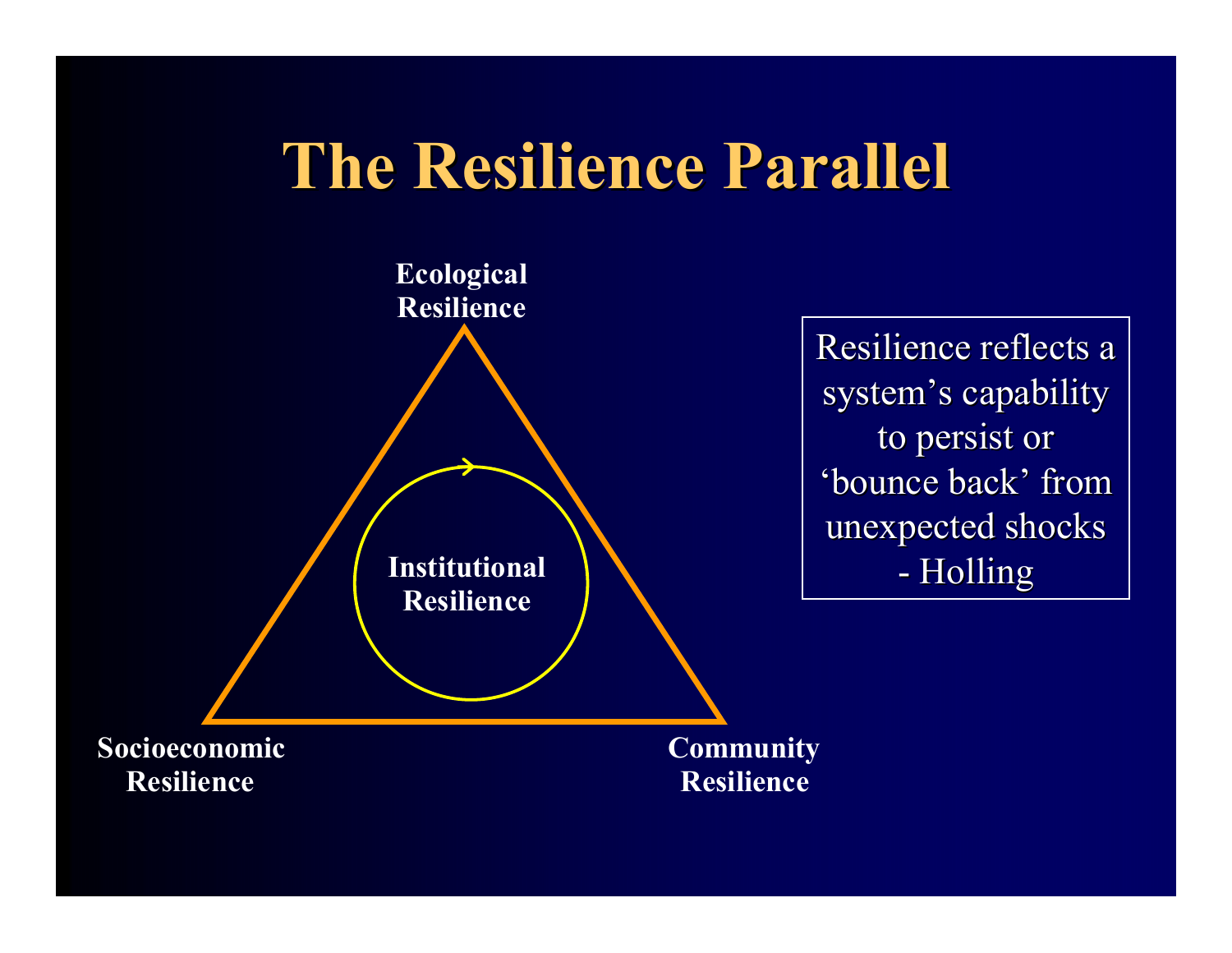## **Indicators: GPI Atlantic Approach Indicators: GPI Atlantic Approach (www.gpiatlantic.org) (www.gpiatlantic.org)**

### **Natural Resource & Environmental Accounts:**

- Fisheries and Marine Environment
- Soils and Agriculture
- Forests
- Nonrenewable Subsoil Assets
- Greenhouse Gas Emissions
- Sustainable Transportation
- Ecological Footprint Analysis
- Air Quality, Water Quality, Solid Waste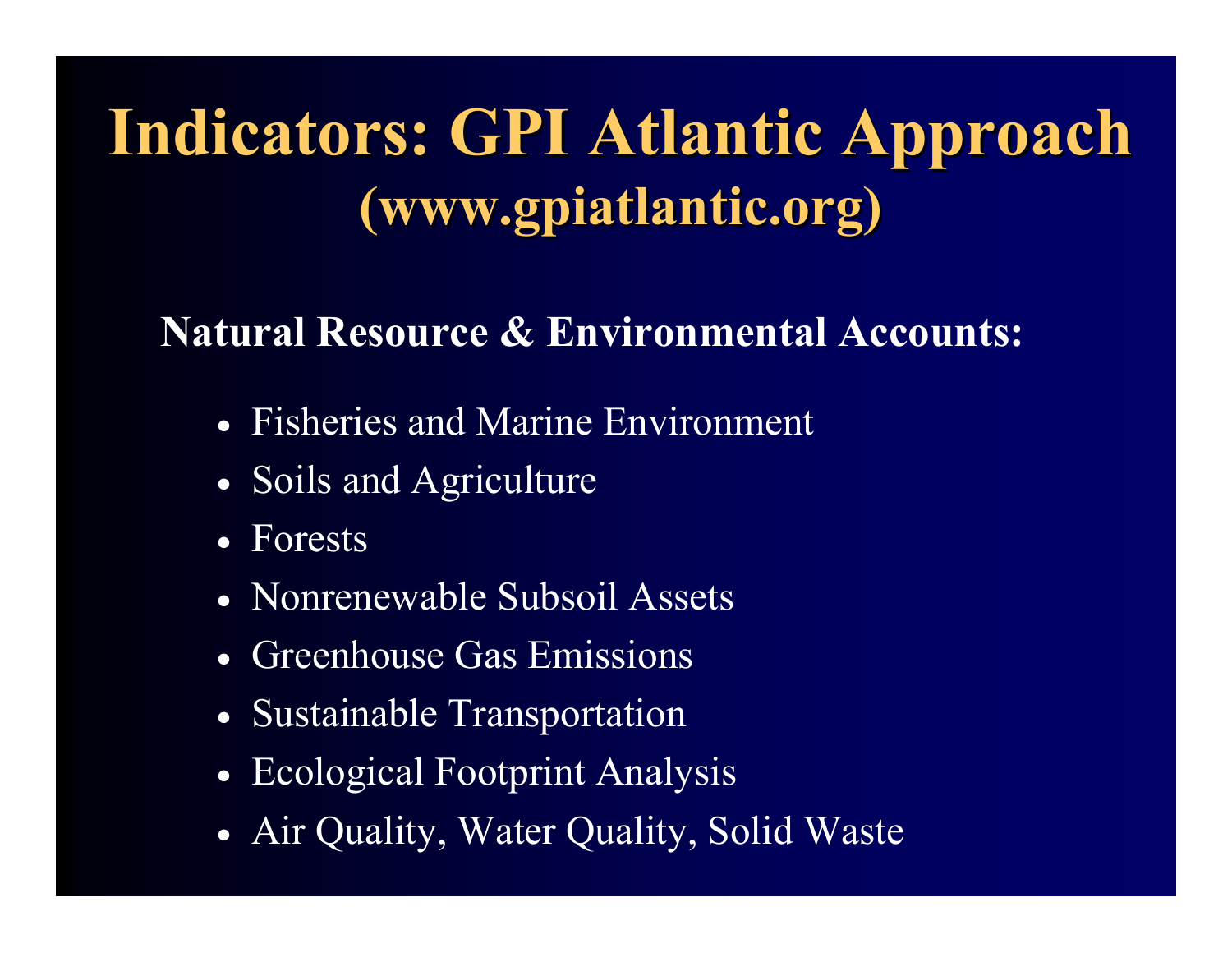## **Indicators: A Case Study Indicators: A Case Study**

- $\bullet$ Ecological Indicators Ecological Indicators
- $\bullet$ • Socioeconomic Indicators
- •Community Indicators
- •• Institutional Indicators
- $\bullet$ • Incl. Resilience Indicators



Genuine Progress Index for Atlantic Canada / Indice de progrés véritable - Atla

#### MEASURIN G SUSTAIN ABLE DE VELO PMENT

LICATION OF THE GENUINE PROGRESS INDEX TO NOVA SCOTIA

#### **THE NOVA SCOTIA GPIFISHERIES & MARINE ENVIRONMENTACCOUNTS**

A PRELIMINARY SET OF ECOLOGICAL, SOCIOECONOMIC AND INSTITUTIONALINDICATORS FOR NOVA SCOTIA'SFISHERIES AND MARINE ENVIRONMENT

> Prepared by: **Anthony Charles Heath er Boyd Amanda LaversCheryl Benjamin**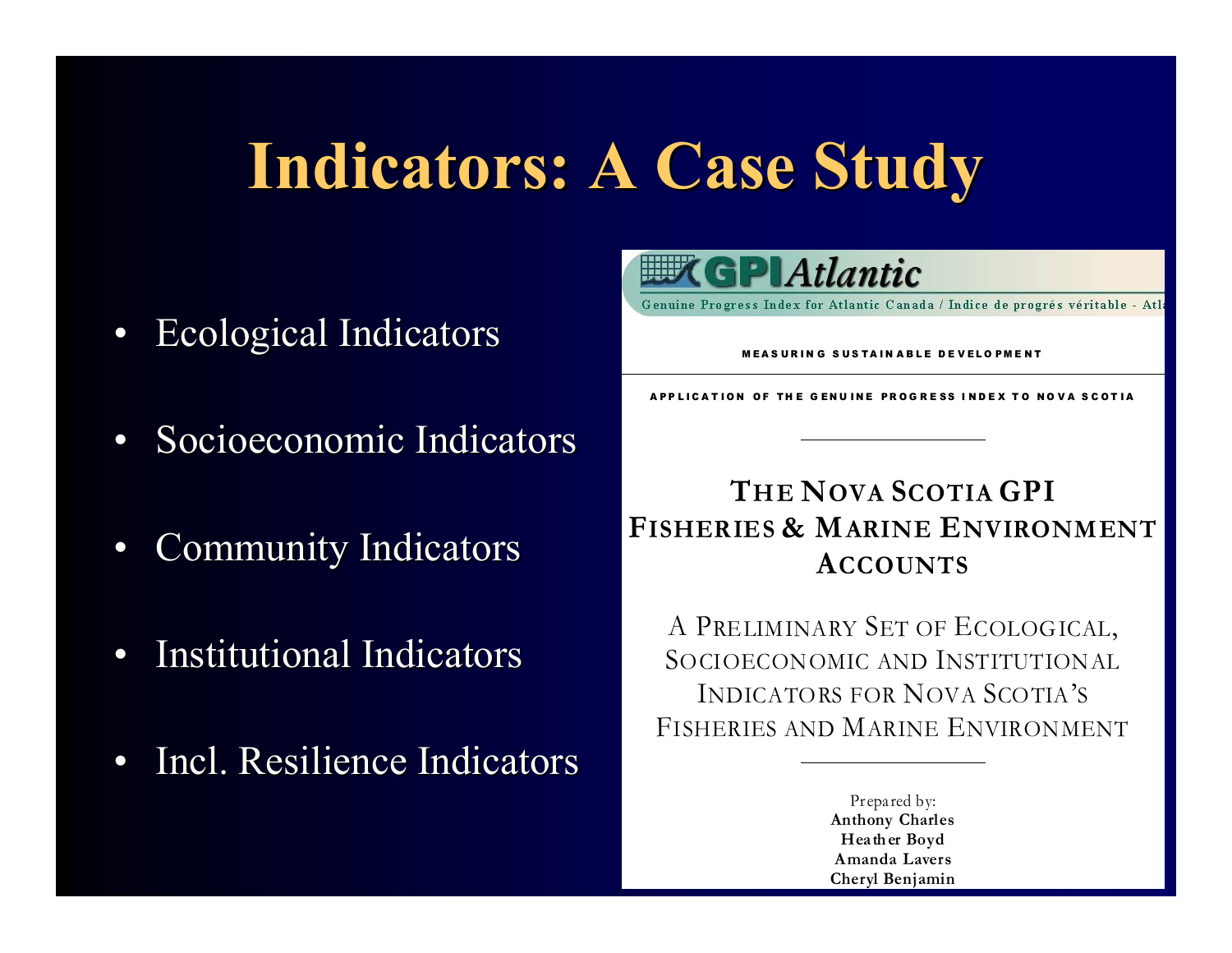## **Ecological Indicators Ecological Indicators**

- *Primary Commercial Species* Fishable Biomass, Catch Level Fish Size at Age, Age Structure
- *Non-Target Species* Discard RatesRight Whales: Population and Reproduction
- *Resilience*

Biodiversity and Shannon-Weiner Index Area of Bottom Habitat Impacted

• *Marine Environmental Quality* Contaminants in Seabird Eggs, Mussels Area of Shellfish Closures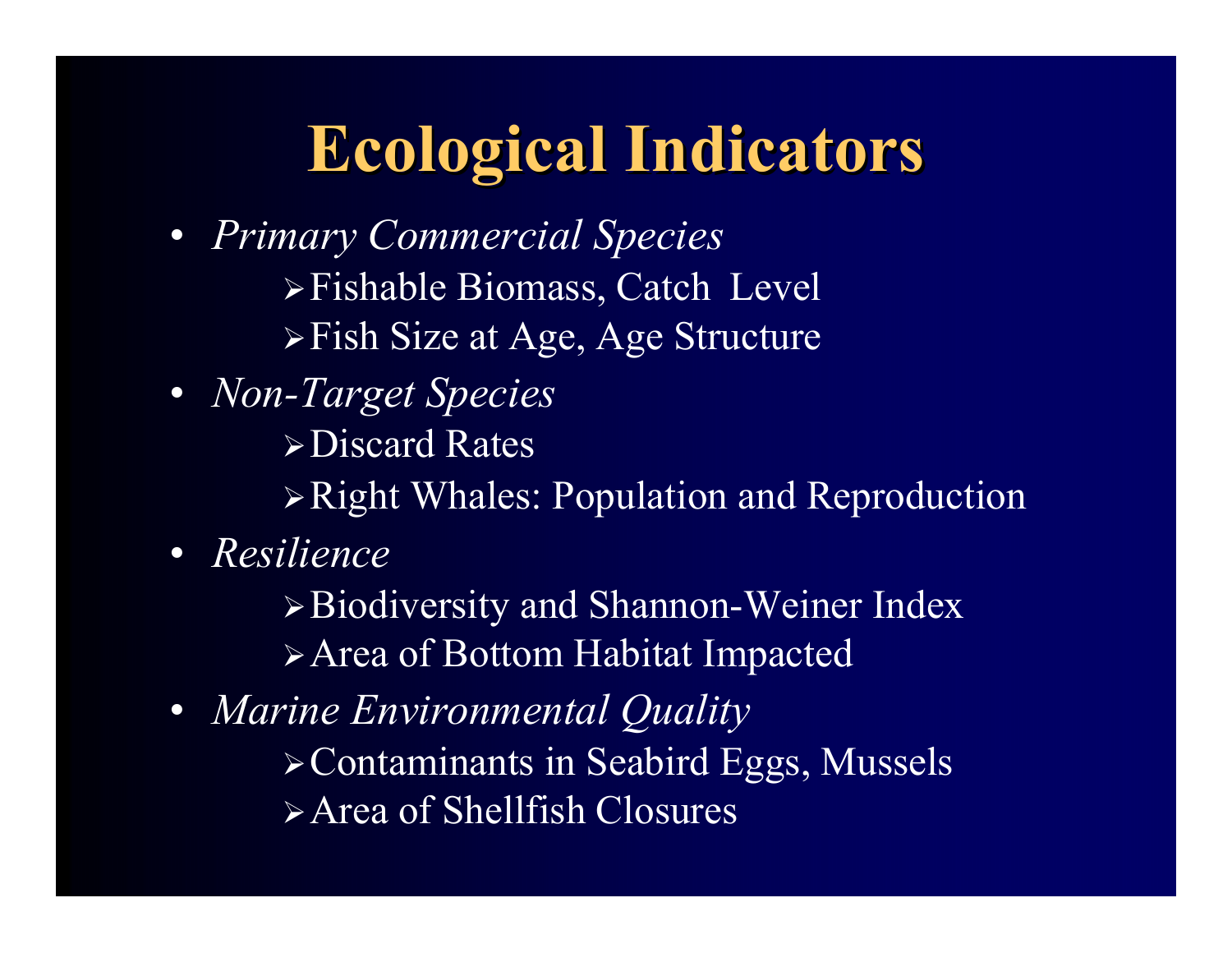**Fish Catch** Levels: A **Traditional Traditional Measure of Success Success**



**Nova Scotia's Lobster Landin gs** 

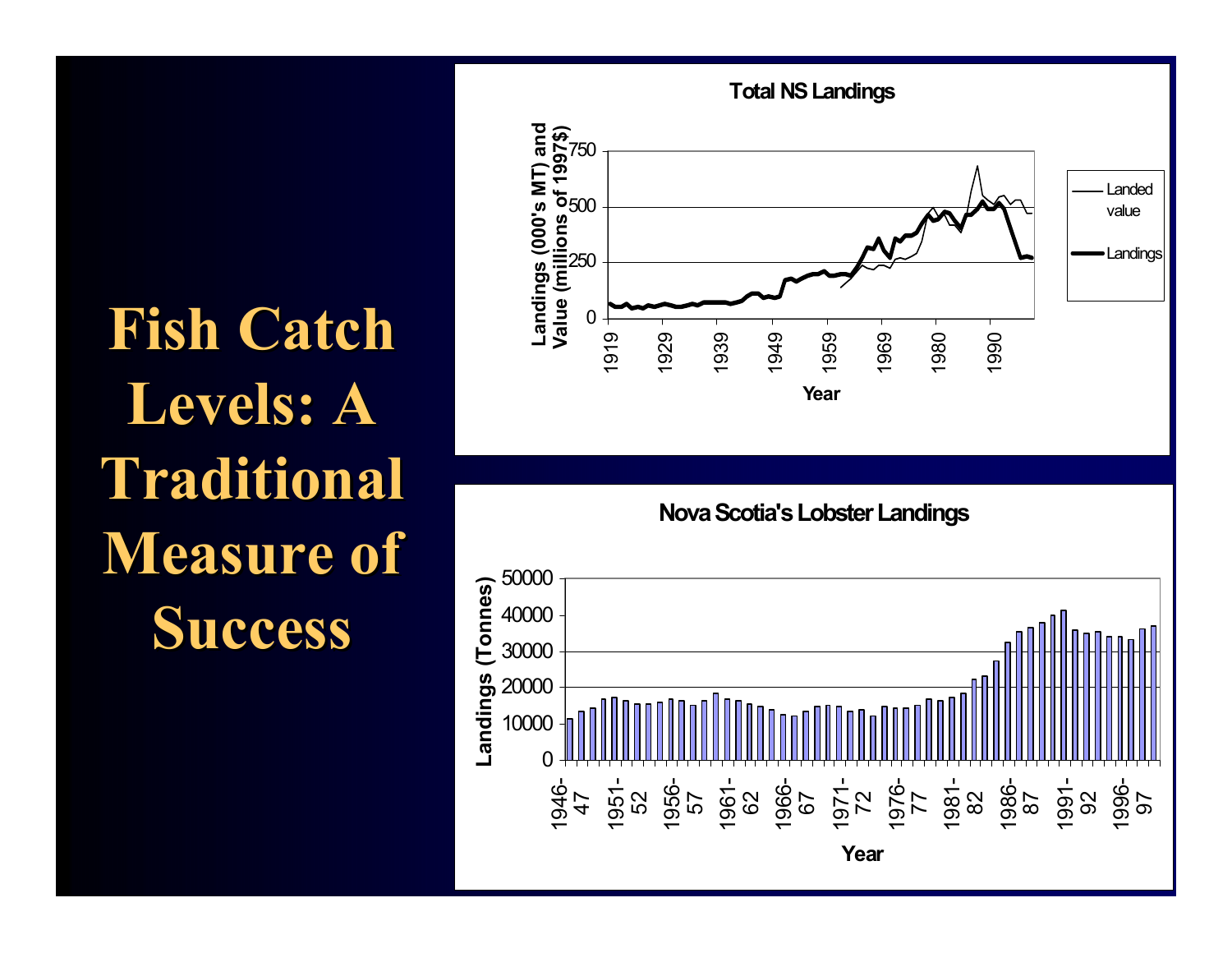**Resource Resource Status Indicators: Indicators: Biomass, Biomass, Fish Size Fish Size**





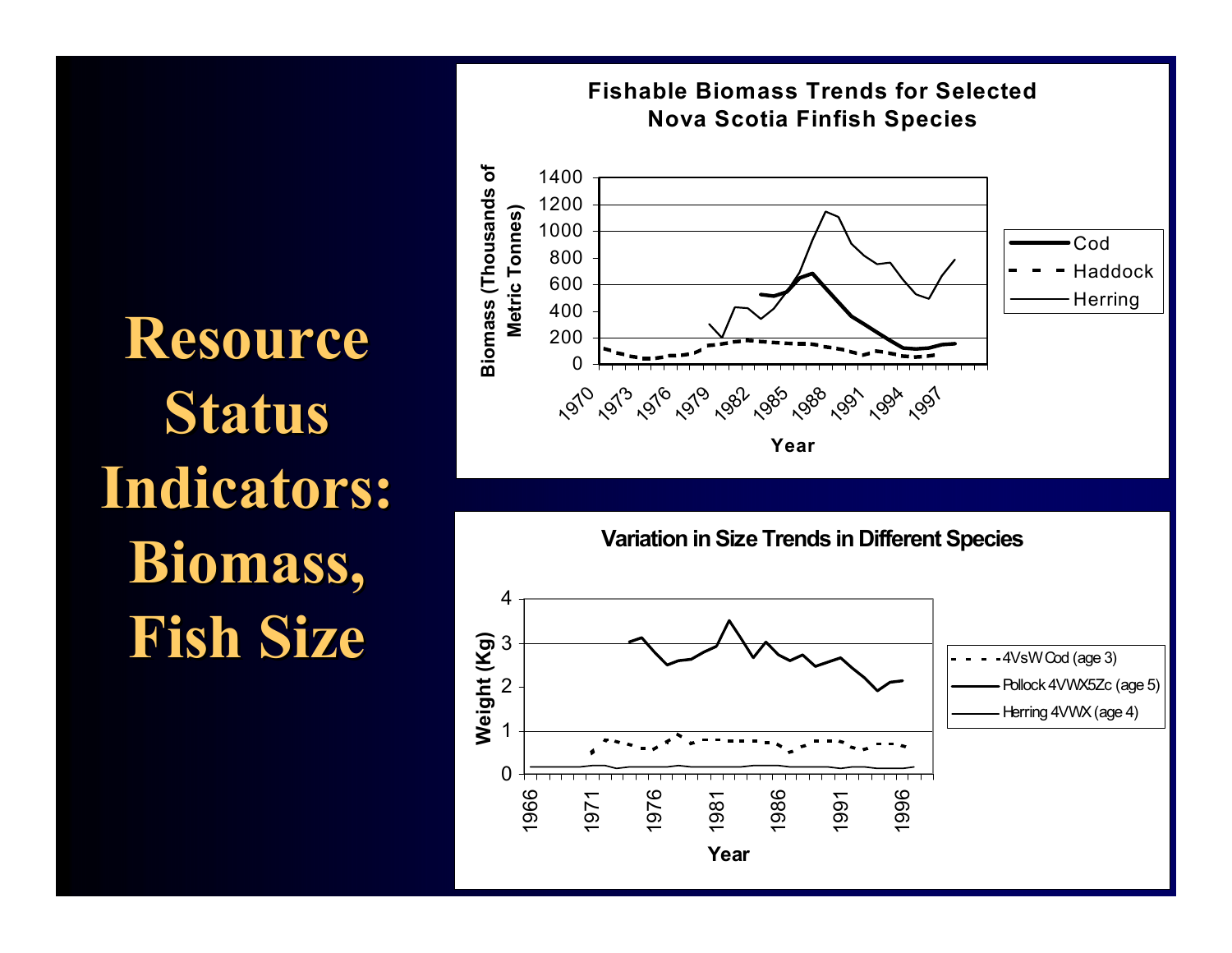### **Marine Env ' l Quality Quality**

# **PCB Concentrations in Seabird Eggs**



Shellfish Closures in Nova Scotia, 1940-Present

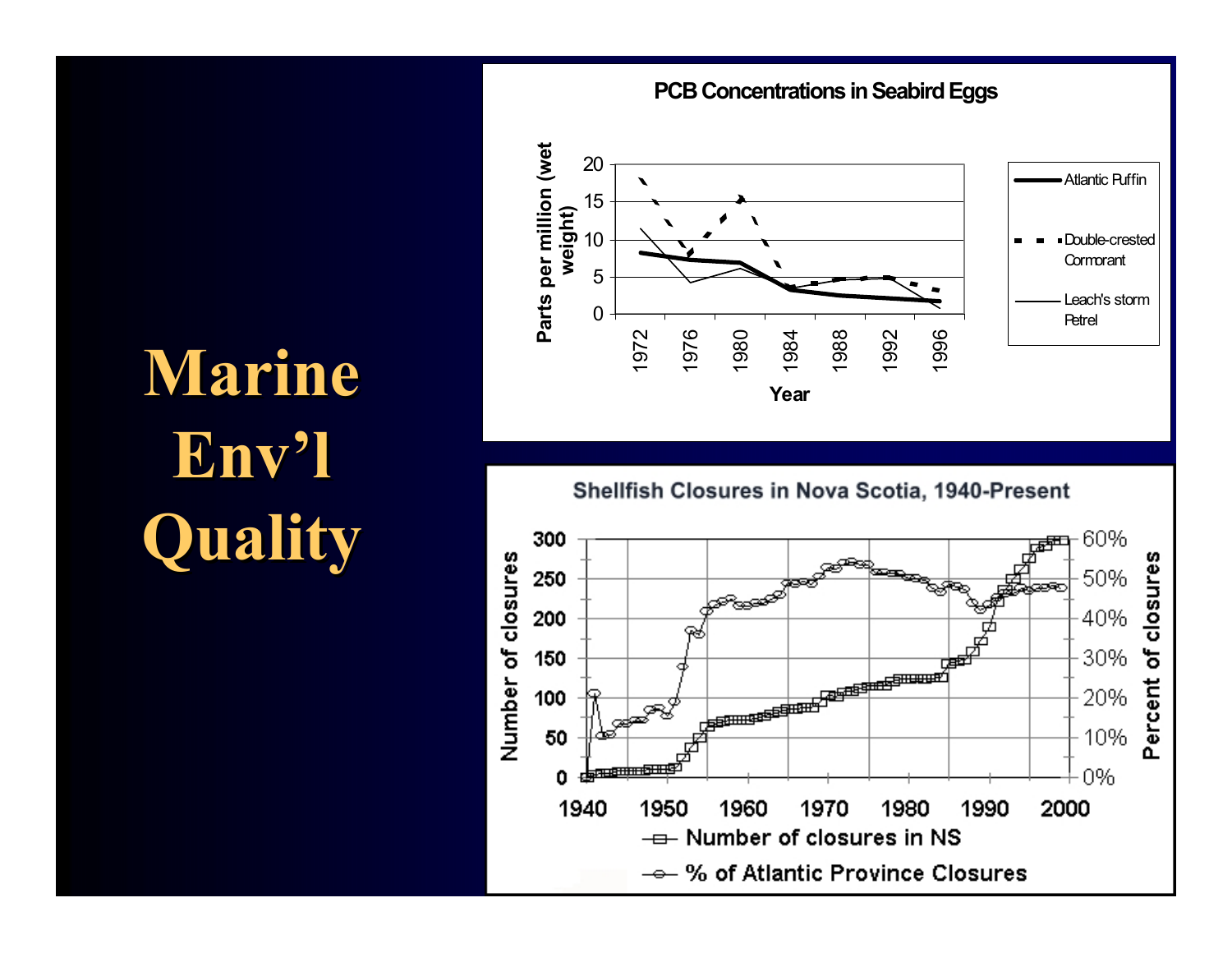**North Atlantic Atlantic Right Whales**



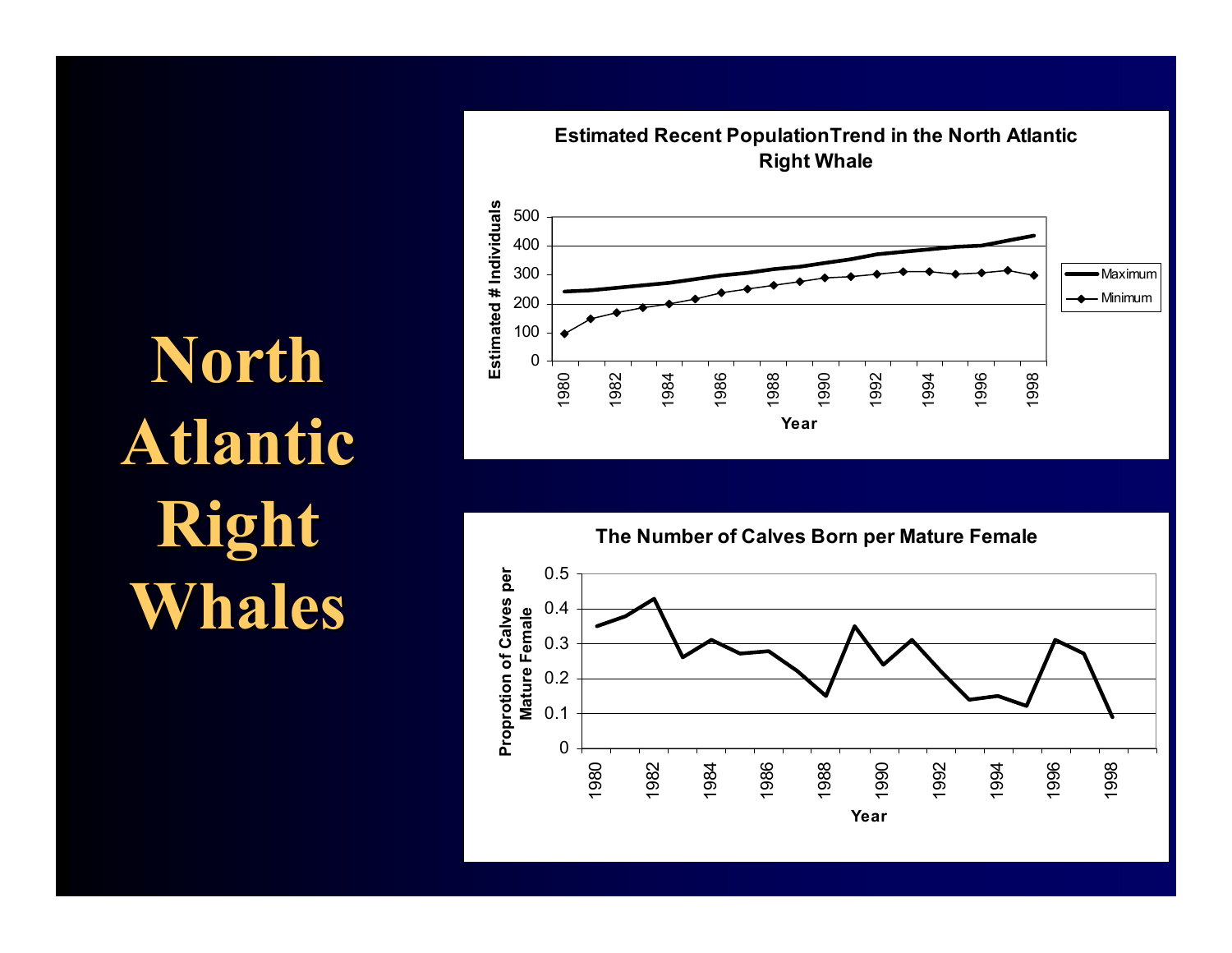## **Socio-Economic Indicators**

- *Traditional Economic Measures*
	- Total Landed Value
	- Fishery Gross Domestic Product (GDP)
	- Value of Fishery Exports
	- $\triangleright$  Employment (per fish, per \$)
	- Market Price
- • *Natural Capital and Distribution*
	- Fish Stock Value
	- Annual Depreciation in Natural Capital
	- Value of Marine Ecosystem Services
	- Distribution of Access, Catch, Landed Value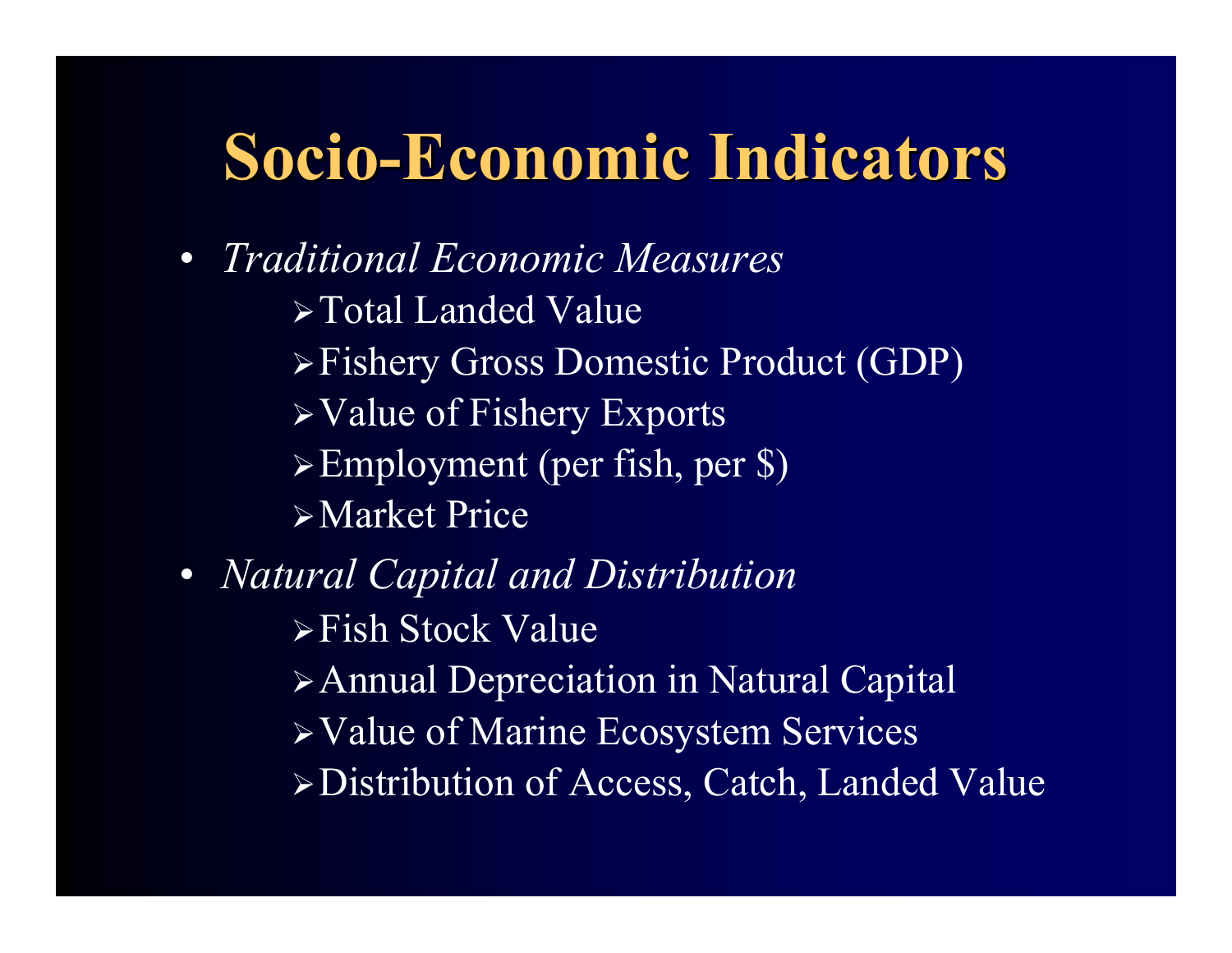### **Traditional Economic Measures Traditional Economic Measures**



**Value of Nova Scotia's Exported Fish Products**



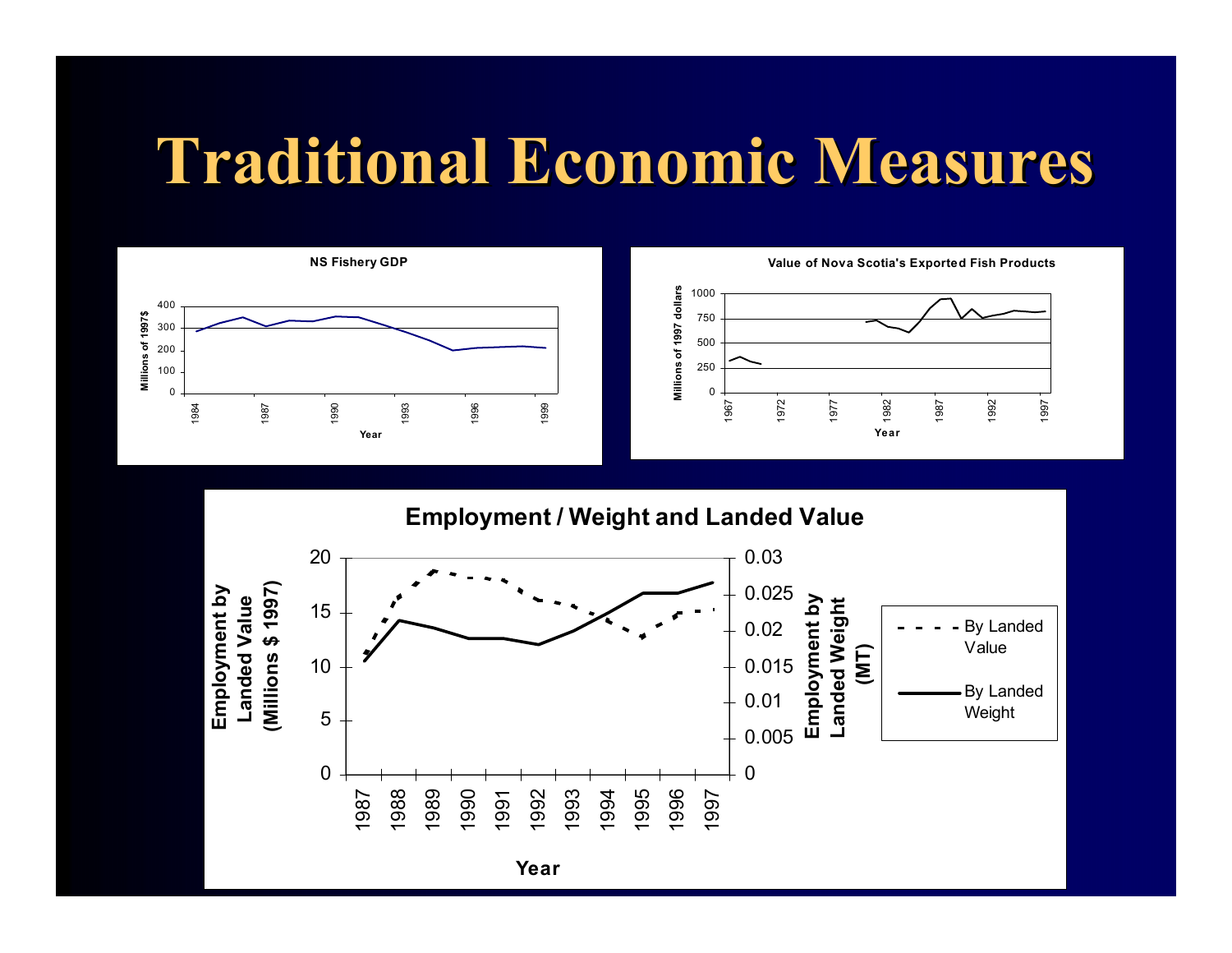### **Natural Capital vs. Catch Value Natural Capital vs. Catch Value**

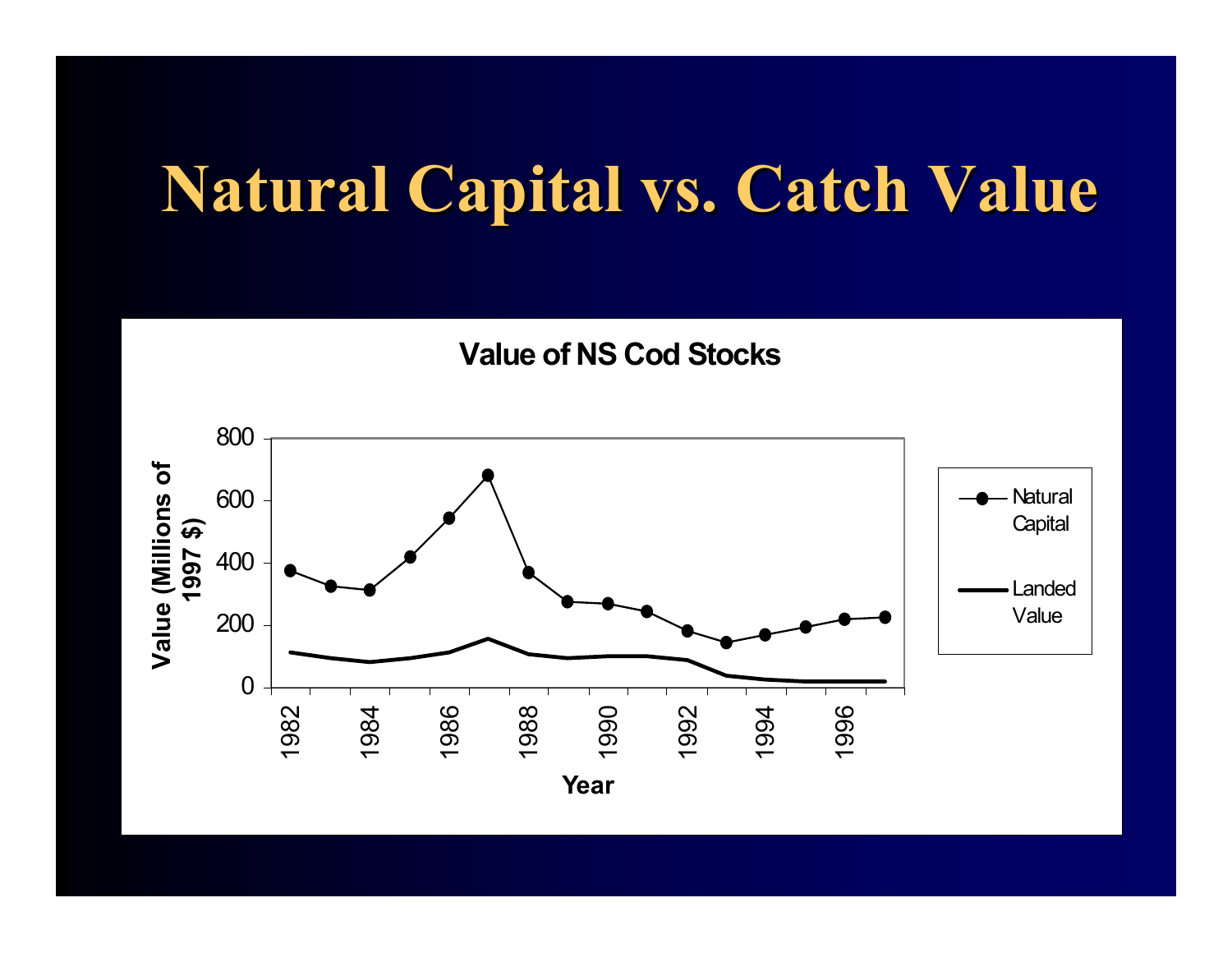## **Community Indicators Community Indicators**

 $\bullet$ *Resilience*

> $\triangleright$  Age Distribution of Fishers <sup>¾</sup>Proportion of Fishers with Multiple Licenses <sup>¾</sup>Diversity of Employment Sources <sup>¾</sup>Economic Diversity in the Community <sup>¾</sup>Debt Levels among Fishers, Bankruptcies

 $\bullet$ *Other Indicators*

> <sup>¾</sup>Distribution of Landed Value across Species ¾Accident Claims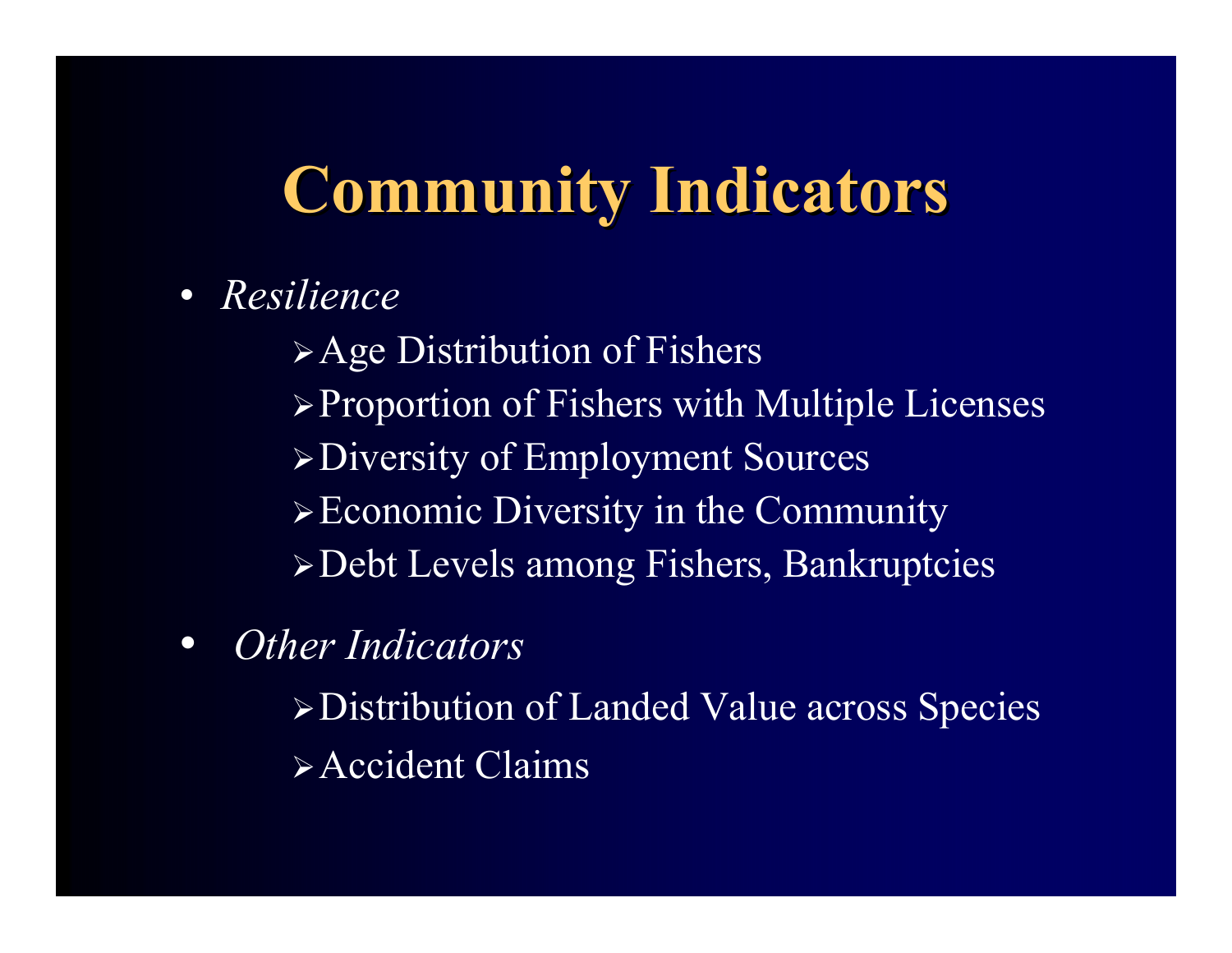### **Resilience: Multi-Fishery Access**

**Proportion of License Holders with Multispecies Licences**

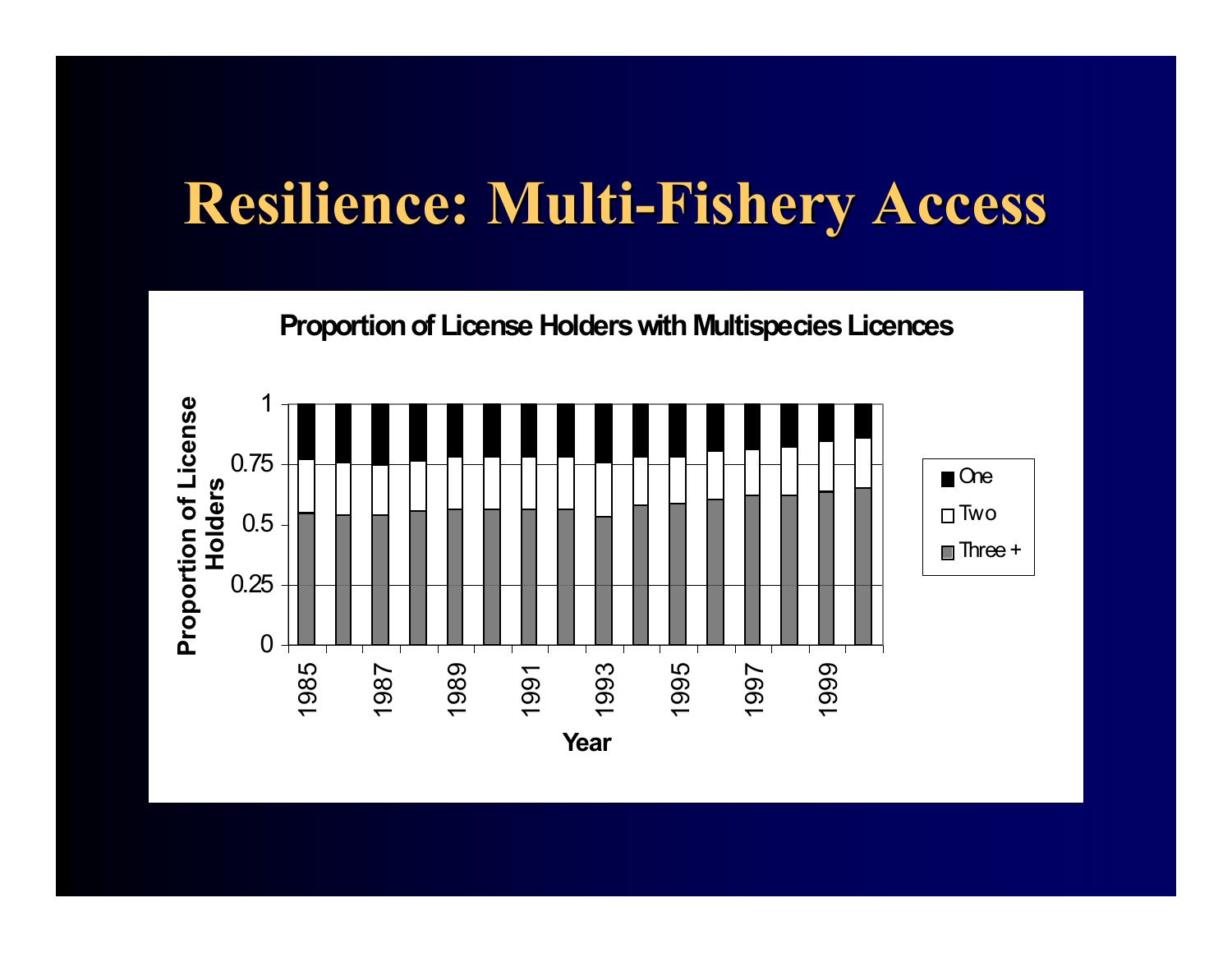# **Distribution Distribution**  of **Benefits: Lobster and Lobster and Groundfish Groundfish Fisheries Fisheries**





**Cumulative Catch of Groundfish Mobile Gear <65' Vessels (1990, 1998)** 

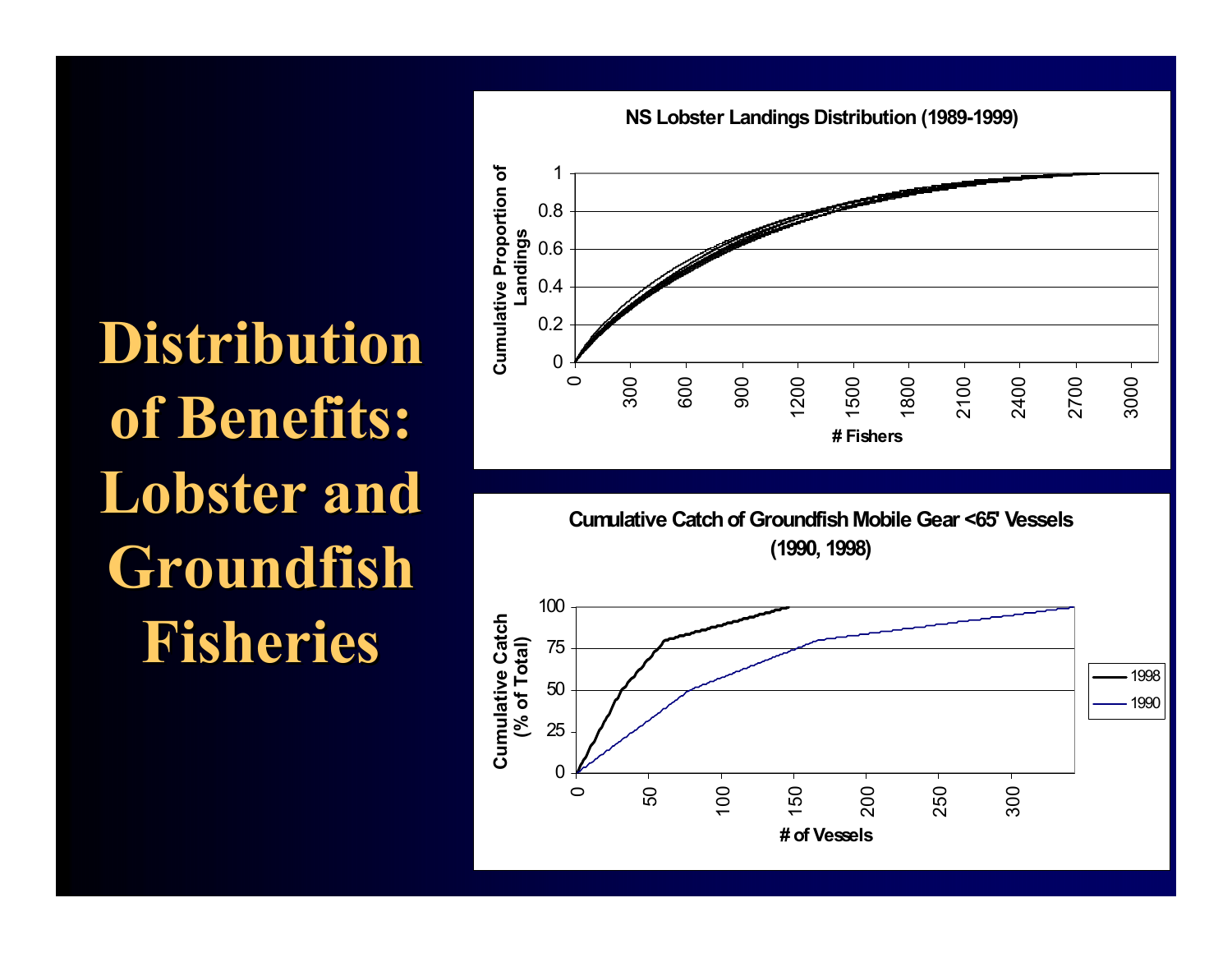## **Institutional Indicators Institutional Indicators**

- ¾ sufficiency of resources for effective management;
- ¾ acceptability of management by public / stakeholders;
- ¾ level of financial and organizational viability;
- $\triangleright$  % of resources allocated for science & conservation;
- ¾ priority placed on sustainability in management;
- ¾ degree of co-operation, co-management (power sharing);
- $\triangleright$  degree to which traditional methods  $\&$  local input utilized.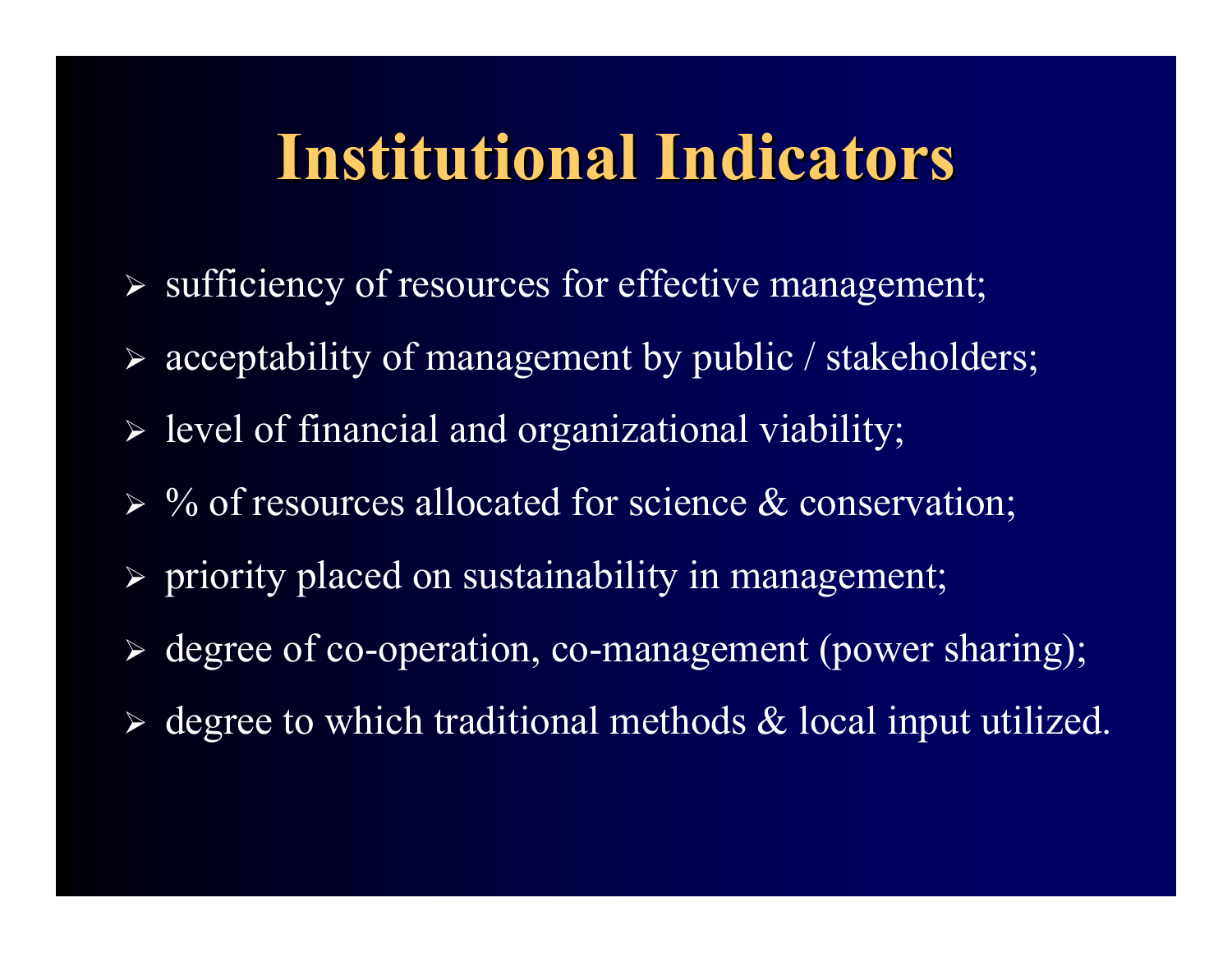### **Institutional Resource Allocation Institutional Resource Allocation**

**DFO Scotia-Fundy Expenditures**

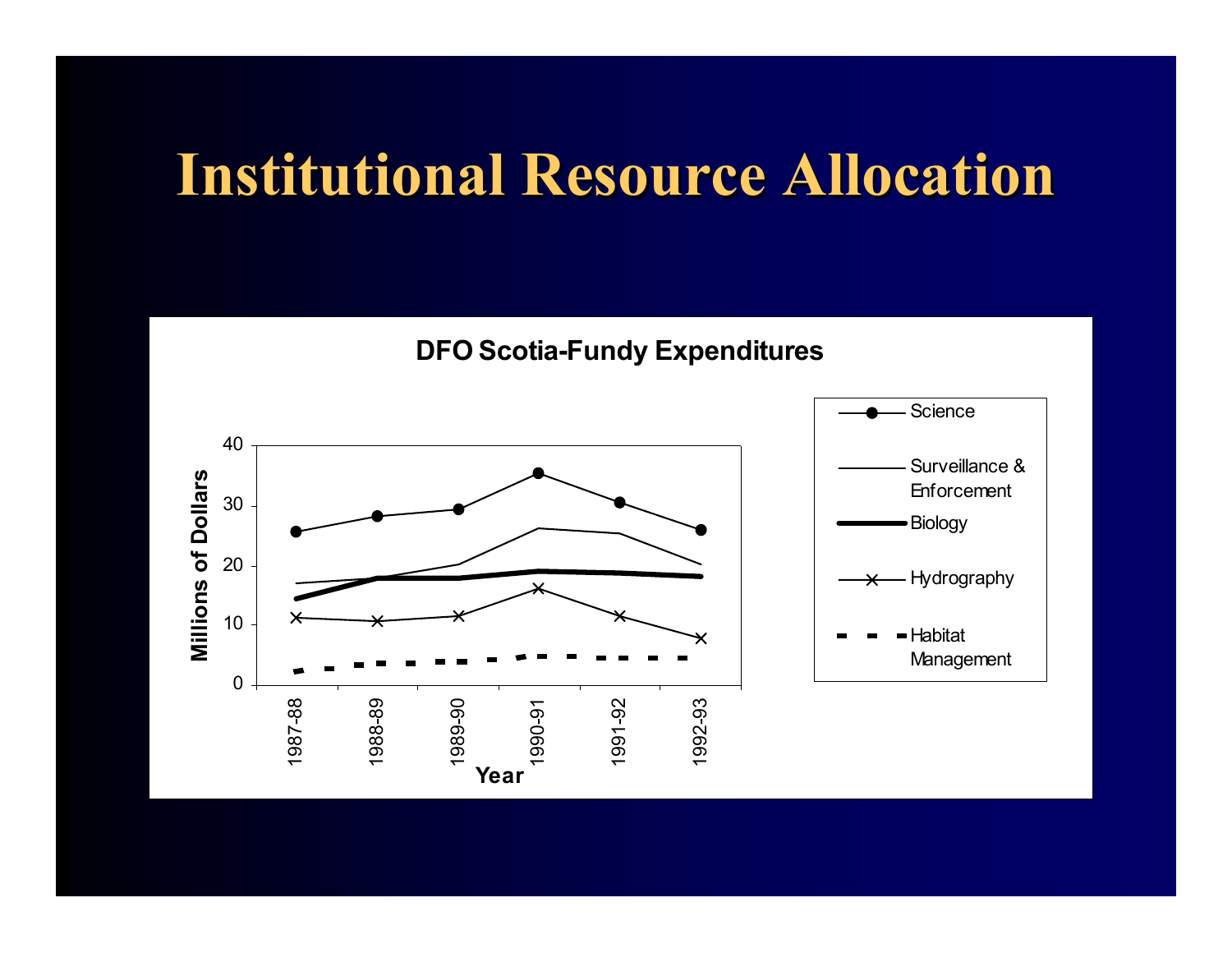## **The Future of Indicators? The Future of Indicators?**

- The desire for indicators seems ubiquitous
- There is a need for continuing intellectual, conceptual and theoretical development
- There is a need for 'meta-analysis' of indicator approaches: what works, what doesn't & when?
- In particular, there is an important issue of scale: what works best at community, regional, national, international levels?